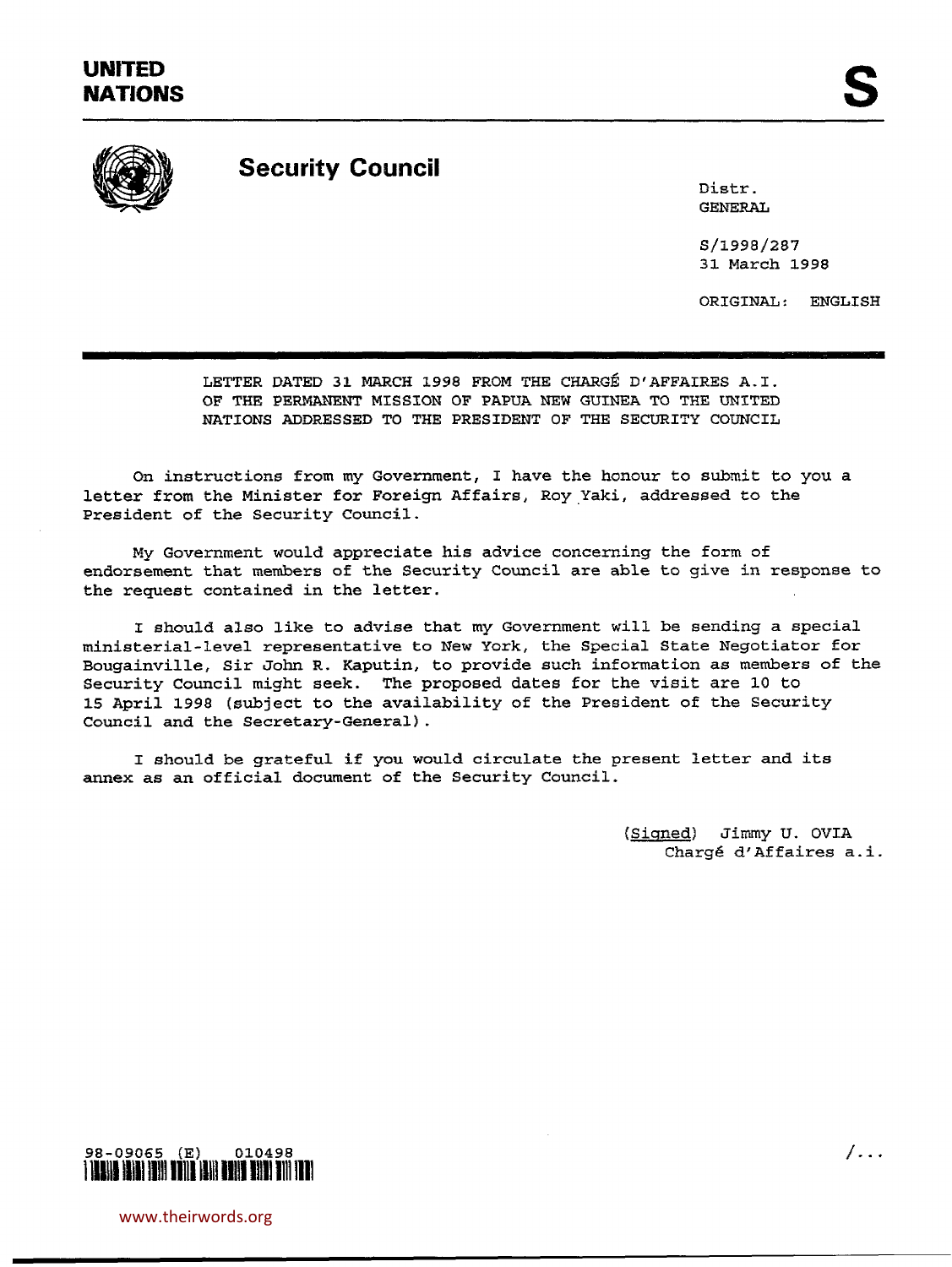### Annex

# Letter dated 30 March 1998 from the Minister for Foreign Affairs of Papua New Guinea addressed to the President of the Security Council

I have the honour to inform you of recent developments through which the parties to the nine-year-old conflict in Bougainville, Papua New Guinea, have met and agreed to a secure and lasting peace by peaceful means. They include a truce, signed in Burnham, New Zealand, on 10 October 1997 (the Burnham Truce) and the Agreement on Peace, Security and Development on Bougainville, signed at Lincoln, New Zealand, on 23 January 1996 (the Lincoln Agreement), which, among other things, extends the truce until a permanent and irrevocable ceasefire takes effect at 2400 hours on 30 April 1998.

Copies of the Burnham Truce and the Lincoln Agreement (which was signed in the present of a representative of the Secretary-General) are attached for information.

In addition to the Government of the Independent State of Papua New Guinea, the parties engaged in the peace process include the main Bougainvillean groups: the Bougainville Transitional Government, the Bougainville Resistance, the Bougainville Interim Government and the Bougainville Revolutionary Army. Leaders of all of these groups have signed the Lincoln Agreement and are cooperating in its implementation.

The Burnham Truce includes an agreement to invite a neutral regional Truce Monitoring Group, composed of civilian and military personnel from Australia, Fiji, New Zealand and Vanuatu, to promote and instil public confidence in the peace process and to observe and monitor implementation of the truce. I had the honour to provide the Secretary-General with a copy of the agreement under cover of a letter dated 15 December 1997.

The initial deployment of the Truce Monitoring Group, which was due to expire on 31 January, has since been extended, in accordance with the agreement, until 30 April, when the ceasefire will take effect. All of the parties agree that the presence and activities of the Truce Monitoring Group, which is unarmed, have made an outstandingly positive contribution to providing the security and reassurance on which peace depends.

The parties have, therefore, agreed to invite a neutral regional Peace Monitoring Group, also made up on a regional basis and working within a similar framework as the Truce Monitoring Group, to monitor and report on compliance of the parties with all aspects of the ceasefire. Other aspects of the mandate for the neutral regional Peace Monitoring Group are set out in paragraph 6 of the Lincoln Agreement (see attachment I).

My Government, in consultation with the other parties involved in the peace process, is holding discussions with the Governments of Australia, Fiji, New Zealand, Vanuatu and other states in the South Pacific with a view to early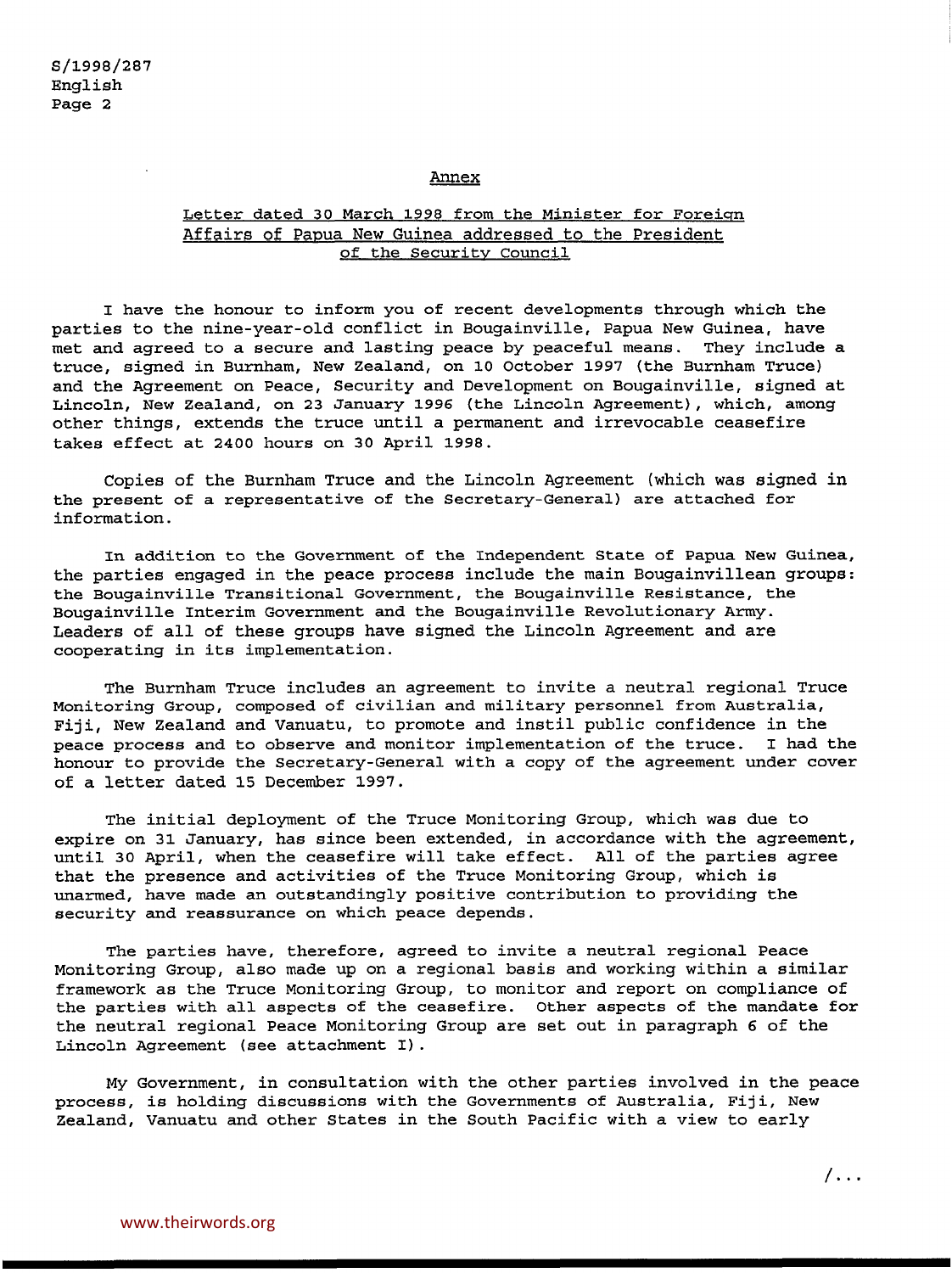finalization of detailed arrangements for their participation in the Peace Monitoring Group after 30 April.

As paragraph 5 of the Lincoln Agreement makes clear, the parties to the ceasefire look to the United Nations to support their efforts to secure a lasting peace by peaceful means. Consistent with the Lincoln Agreement, I therefore have the honour, on behalf of the independent State of Papua New Guinea, to request the Security Council to endorse the Lincoln Agreement on Peace, Security and Development on Bougainville, including establishment of the neutral regional Peace Monitoring Group for which paragraph 6 provides.

Under separate cover, my Government is also requesting the Secretary-General to appoint and deploy a United Nations observer mission to monitor implementation as foreseen in paragraph 5.2 of the Lincoln Agreement.

The conflict in Bougainville has cost not only the participants but also many innocent people and Papua New Guinea as a whole very dearly - in loss, injury and disruption of human life, damage and destruction of property, as well as opportunities foregone.

All of the parties are determined to ensure that the peace process succeeds.

The United Nations would be sending important and encouraging signals of the international community's support for peace by accepting my Government's requests, respectively, for Security Council endorsement and for the Secretary-General to send a small observer mission to monitor implementation of the Lincoln Agreement.

Let me take the opportunity to assure the Security Council of my Government's firm commitment to give full effect to both the letter and the spirit of the Lincoln Agreement, including reconciliation, restoration, an early return to civilian peacetime arrangements for maintaining public order and law, as well as free and fair elections for a Bougainville Reconciliation Government before the end of 1998.

> (Signed) Roy YAKI, MP Minister for Foreign Affairs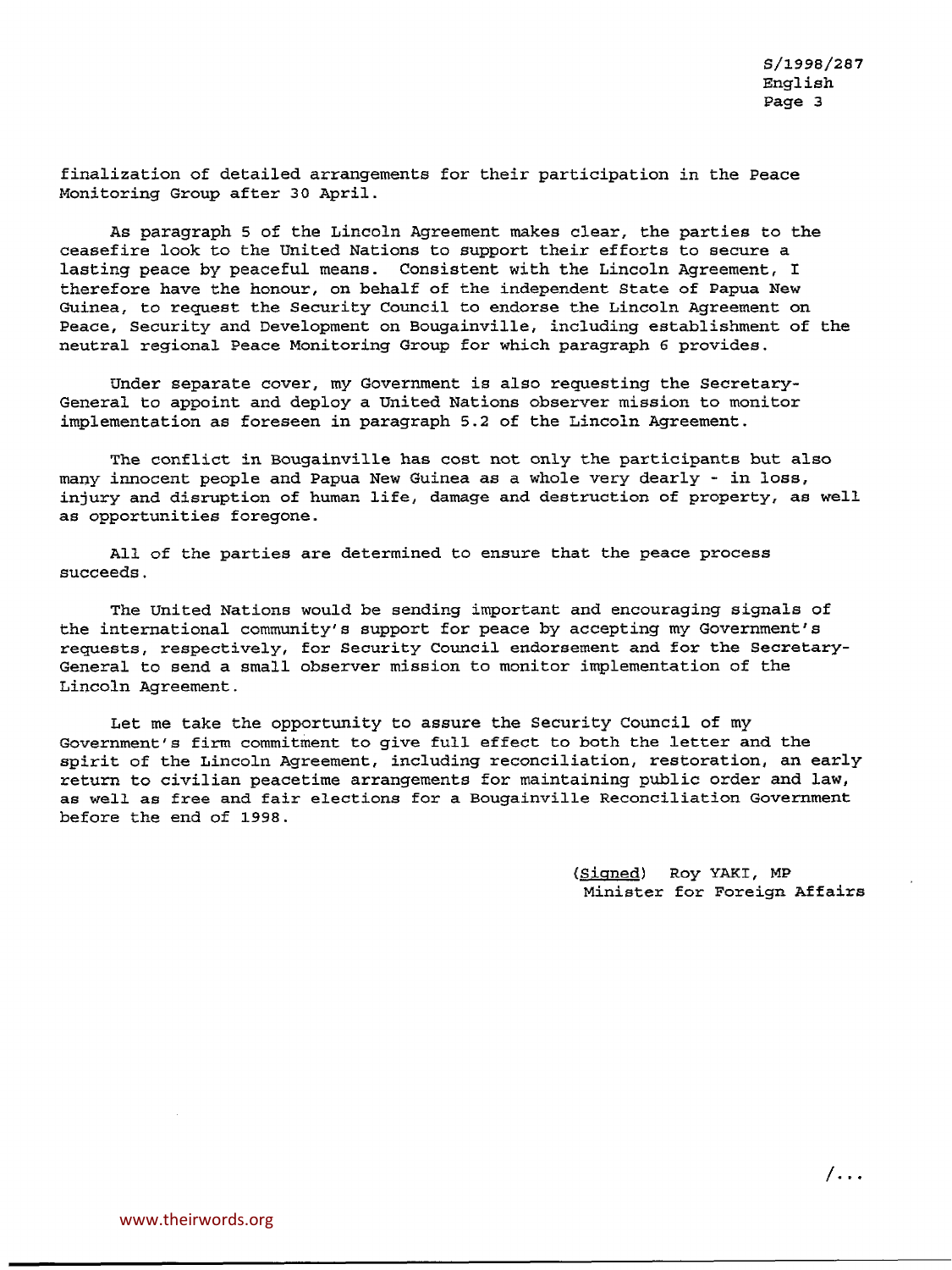#### Attachment I

# Lincoln Agreement on Peace, Security and Development on Bougainville

The Government of Papua New Guinea, the Bougainville Transitional Government, the Bougainville Resistance Force, the Bougainville Interim Government, the Bougainville Revolutionary Army and the Bougainville Leaders (the "Parties"), having met in Lincoln University, Christchurch, New Zealand, from 19 to 23 January 1998,

*Praying* for the Almighty's forgiveness, guidance and blessing for their common endeavours,

*Emphasizing* their firm commitment to peace by building on the achievements in the Burnham Declaration, the Burnham Truce and the Cairns Commitment,

*Acknowledging* the suffering, pain and loss on all sides of the conflict that they have agreed to end forever,

*Committing themselves* to peace, reconciliation and working together for the common good,

*Engaged* in a process of consultation and cooperation, initiated by Bougainvillean leaders, which they will continue,

Hereby agree to the following:

1. PEACEFUL MEANS

The parties will cooperate to achieve and maintain peace by peaceful means. They also pledge to renounce the use of armed forces and violence, and agree to resolve any differences by consultation, both now and in the future. They also confirm their respect for human rights and the rule of law.

### 2. EXTENSION OF THE TRUCE

The parties agree to extend the period of the truce currently in force to 30 April 1998 to allow for consultation as regards the establishment of the ceasefire.

3. CEASEFIRE

3.1 A permanent and irrevocable ceasefire will take effect in Bougainville at 2400 hours on 30 April 1998.

3.2 The parties will cooperate to reduce fear in Bougainville and take urgent steps to cooperate in promoting public awareness of, and respect for, the ceasefire.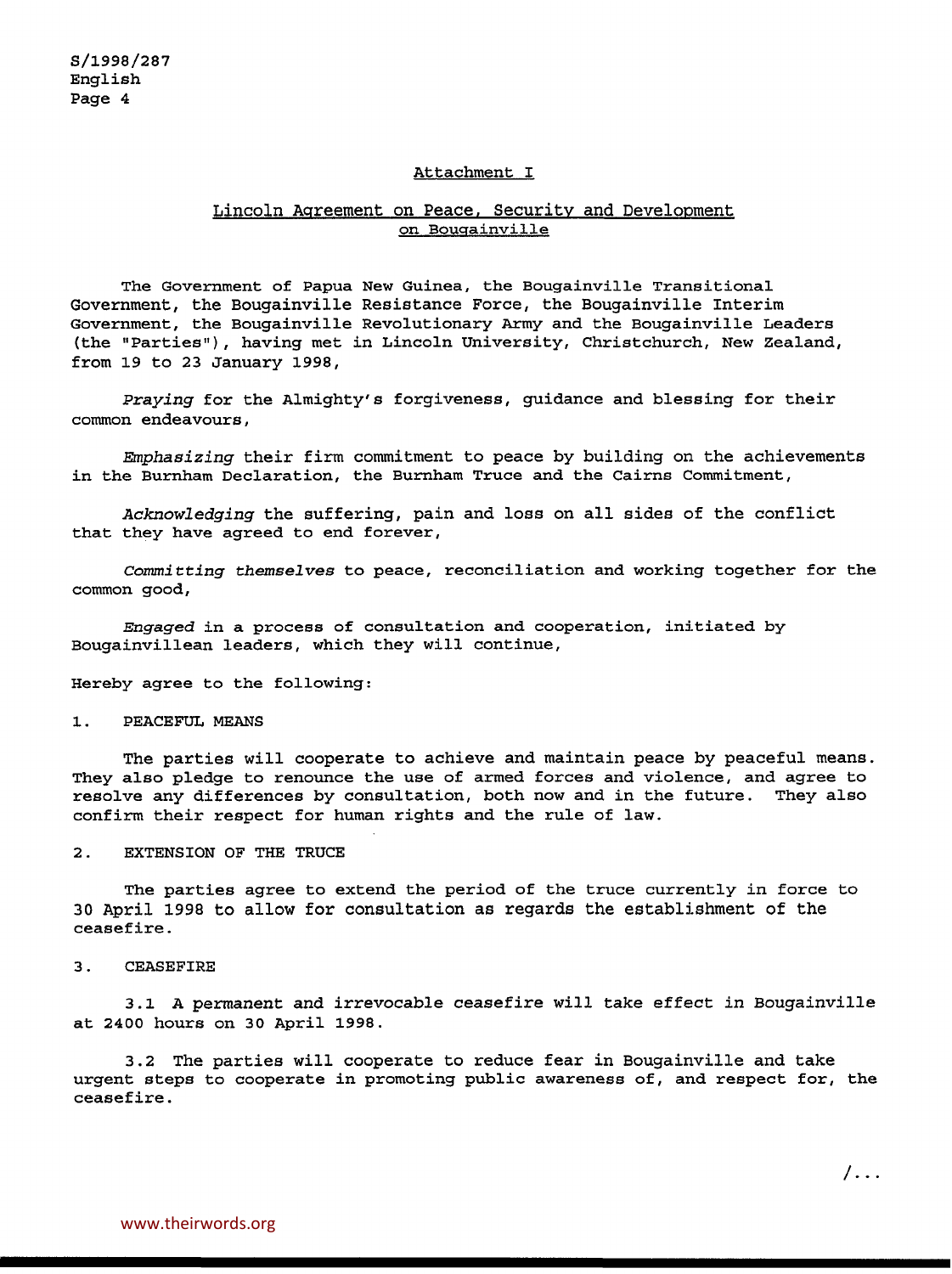/...

3.3 Immediately after the ceasefire takes effect, the parties will refrain from use of arras, ammunition, explosives and other instruments of death, injury or destruction in Bougainville.

3.4 The parties will not manufacture, trade or distribute weapons or ammunition.

3.5 The parties will cooperate in accordance with the law in reporting and preventing the use, manufacture, importation, sale, trade or exchange of weapons and ammunition.

3.6 The parties will cooperate with the successor to the Truce Monitoring Group in recording, locating and arranging for the disposal of all arms, ammunition, explosives and other instruments of death, injury and destruction, including parts and ingredients of all the parties in Bougainville.

# 4. WITHDRAWAL OF DEFENCE FORCE FROM BOUGAINVILLE

The parties agree to a phased withdrawal of the Papua New Guinea Defence Force from Bougainville subject to restoration of civil authority.

### 5. PEACE MONITORING GROUP

5.1 The Papua New Guinea National Government undertakes to conclude the arrangements required for deployment of the successor to the neutral regional Truce Monitoring Group by no later than 30 April 1998.

5.2 The Papua New Guinea National Government will seek the endorsement of the United Nations Security Council for these arrangements, including the appointment of a special observer mission to monitor these arrangements.

# 6. MANDATE OF THE PEACEKEEPING FORCE

The mandate of the success to the Truce Monitoring Group will be:

(a) To monitor and report on the compliance of the parties to all aspects of the ceasefire;

(b) To promote and instil confidence in the peace process through its presence, good offices and interaction with people in Bougainville;

{c) To provide people in Bougainville with information about the ceasefire and other aspects of the peace process;

(d) To provide such assistance in restoration and development consistent with this agreement as the parties may agree and available resources allow;

(e) To assist with the development and training and institution of a Bougainvillean constabulary;

and such other matters as may be agreed to by the parties that will assist with the democratic resolution of the situation.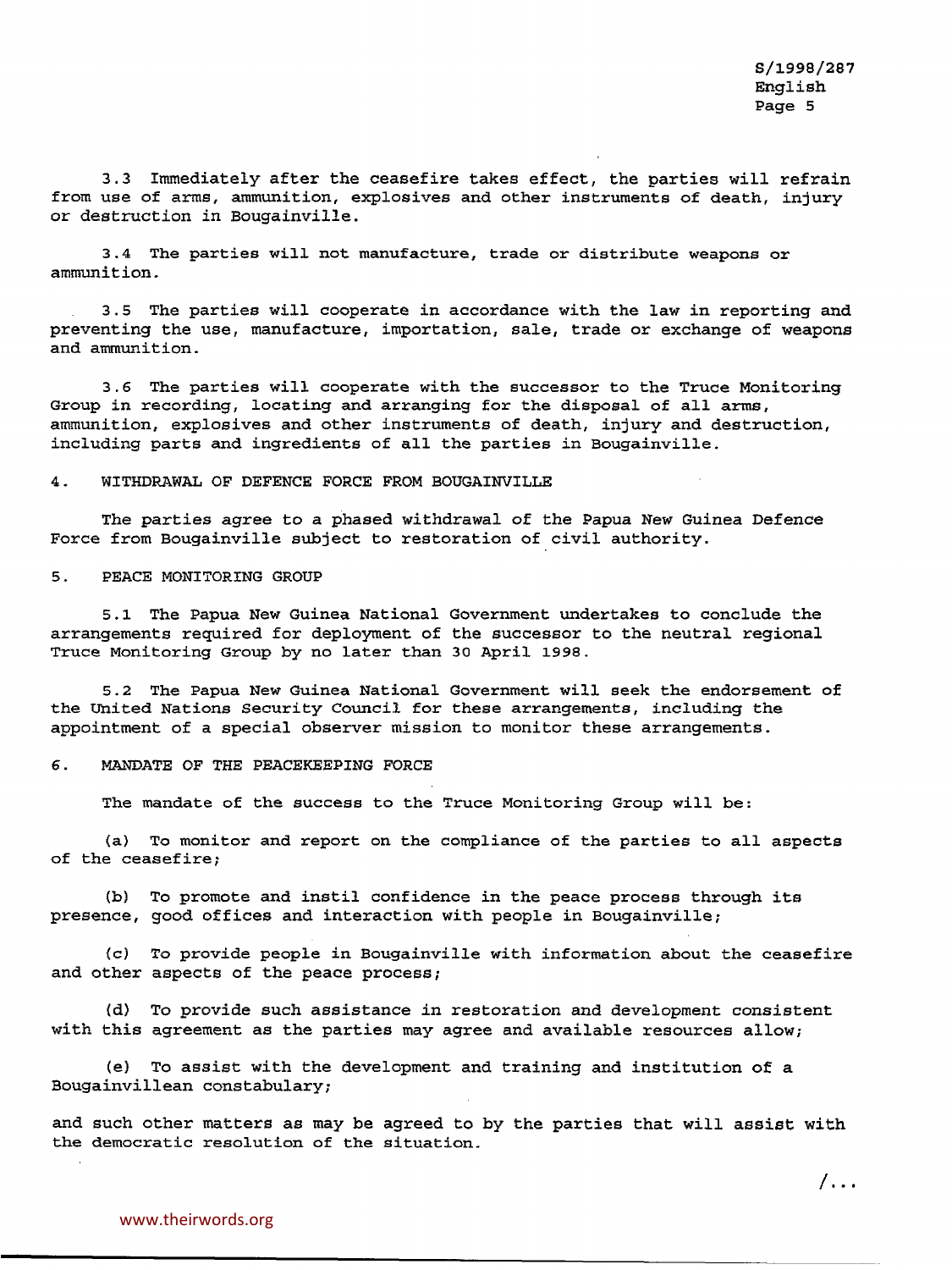### 7. TRANSITION TO CIVILIAN PEACETIME POLICING

The parties will cooperate in:

(a) Re-establishing the village court system in Bougainville; and

(b) Restoration of civilian peacetime policing, including arrangements that will facilitate the recruitment, training and deployment of Bougainvillean police.

### 8. RECONCILIATION

8.1 The parties will cooperate in promoting reconciliation between Bougainvilleans and with other individuals, groups and organizations in Papua New Guinea.

8.2 The parties agree to free and democratic elections on Bougainville to elect a Bougainville Reconciliation Government before the end of 1998.

9. REMOVAL OF BOUNTIES AND FREE MOVEMENT

The Papua New Guinea National Government:

(a) Has confirmed the removal of bounties; and

(b) Will facilitate the free and unhindered movement of Papua New Guineans into, within and out of Papua New Guinea in accordance with the law.

#### 10. AMNESTY AND PARDON

The Papua New Guinea National Government will:

(a) Grant amnesty to persons involved in crisis-related activities on all sides;

(b) Following receipt of advice from the Advisory Committee on the Power of Mercy, recommend pardons for persons convicted of crisis-related offences.

#### 11. RESTORATION AND DEVELOPMENT

11.1 The parties will cooperate in restoration and development in Bougainville in both the public and private sectors, with particular emphasis on rural areas.

11.2 The Papua New Guinea National Government will seek appropriate forms of assistance from international organizations, foreign Governments and organizations for restoration and development in Bougainville.

11.3 Assistance for restoration and development in Bougainville will, to the maximum practical extent, be sought and administered so as to promote Bougainvillean participation.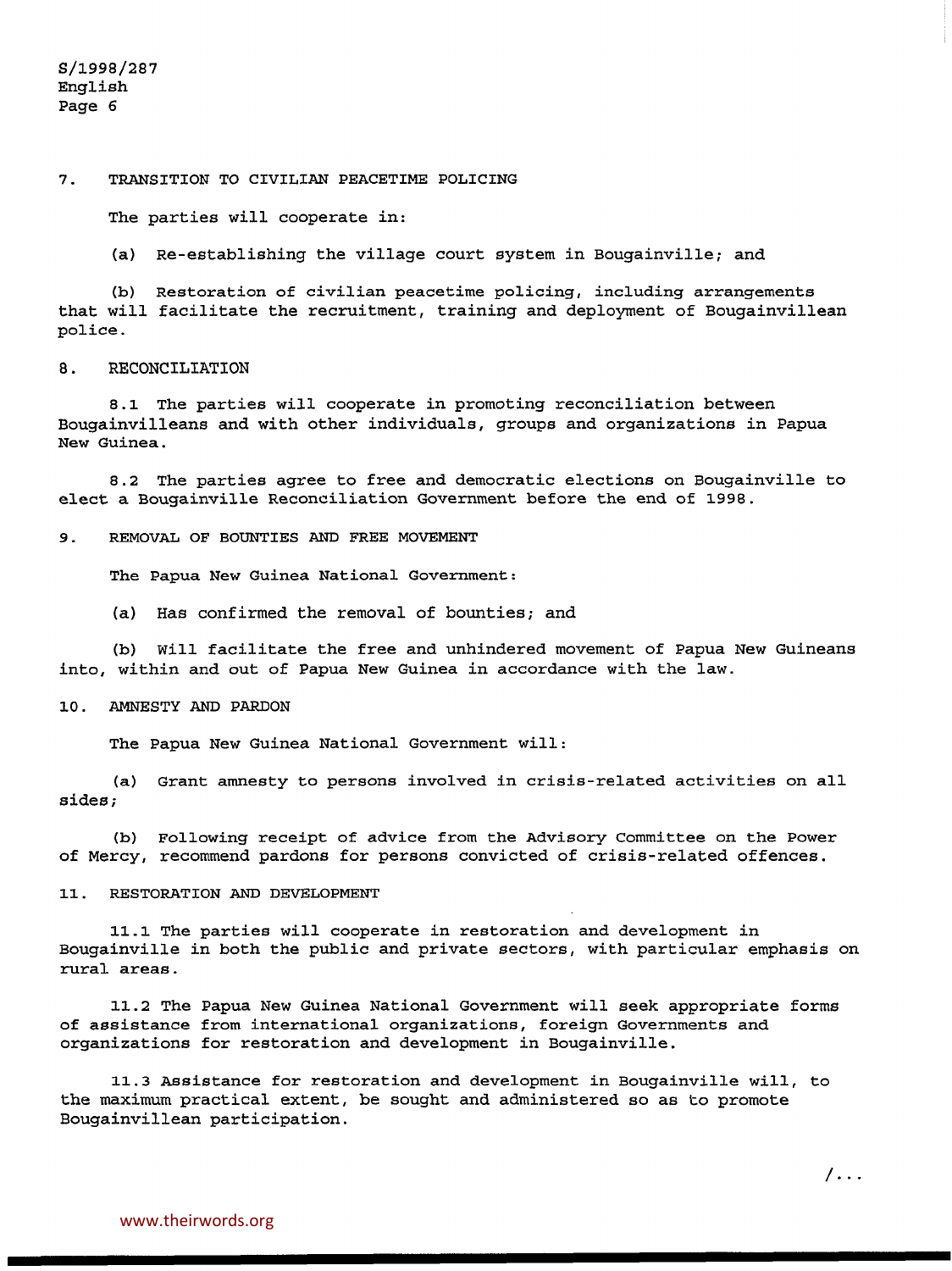11.4 The Papua New Guinea National Government will prepare an indicative programme in consultation with the parties to help secure funding and other resources to assist in restoration and development in Bougainville.

11.5 The parties agree to cooperate in restoring normalcy, including the return of Bougainvilleans in care centres to their villages and resuming development in Bougainville by acting without delay:

(a) To facilitate communication with and access to villages on Bougainville;

(b) To provide essential services, such as health and education.

12. CONSULTATION AND LIAISON

The parties agree to promote consultation, cooperation and liaison at the political level among Bougainvilleans and with the Papua New Guinea National Government.

### 13. POLITICAL ISSUE

13.1 The parties agree to meet again in Bougainville to address the political issue before the end of June 1998.

13.2 Officials will meet as required to prepare for such meetings.

14. PUBLIC AWARENESS

The parties will cooperate in promoting public awareness of, and respect for, the present Agreement.

15. ANNEXES TO THE AGREEMENT AND SUBSIDIARY ARRANGEMENTS

Detailed arrangements for implementation and development of the present Agreement may, by agreement, be embodied in annexes or subsidiary arrangements to the present Agreement.

#### 16. ONGOING COOPERATION

In signing the present Agreement, the parties whose signatures appear below commit themselves to working together for peace, justice, security and development in Bougainville by:

(a) Cooperating with each other; and

(b) Promoting a bipartisan approach in the National Parliament and in the community as a whole.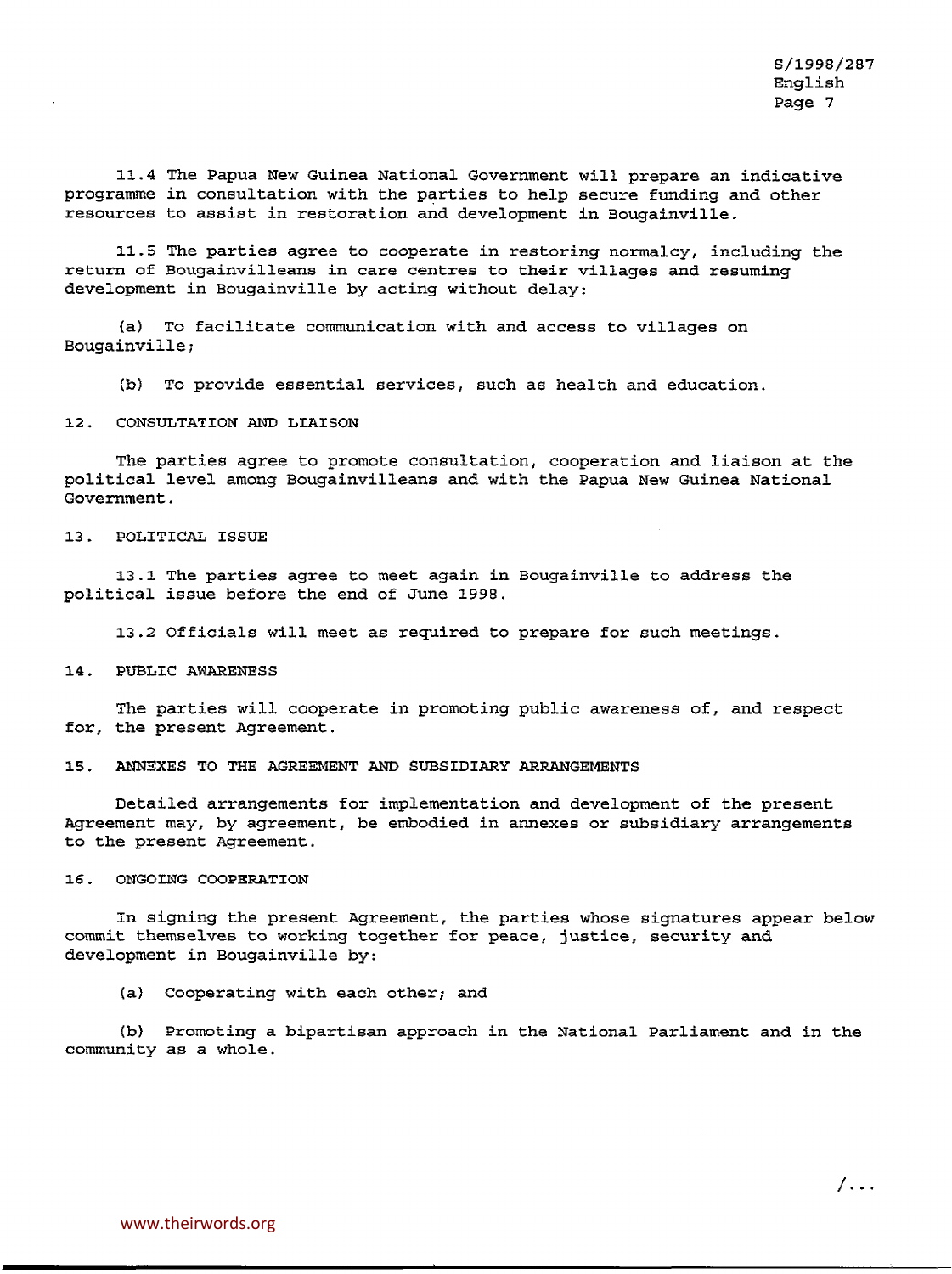S/1998/287 English Page 8

Done at Lincoln, Christchurch, New Zealand this 23rd day of January, 1998.

(Signed) Sir John KAPUTIN Chief Negotiator Papua New Guinea Government

- (Signed) Sam AKOITAI Minister for Bougainville Affairs Papua New Guinea Government
- (Signed) Gerard SINATO Premier Bougainville Transitional Government
- (Signed) John MOMIS Member for Bougainville Region Papua New Guinea Government
- (Signed) Michael LAIMO Member for South Bougainville Papua New Guinea Government
- (Signed) Michael OGIO Member for North Bougainville Papua New Guinea Government
- (Signed) Hilary MASIRIA Resistance Commander

WITNESSED BY:

(Signed) Bartholomew ULUFA'ALU Prime Minister Solomon Islands

(Signed) Joseph KABUI Vice President Bougainville Interim Government

(Signed) General Sam KAUONA Commander, Bougainville Revolutionary Army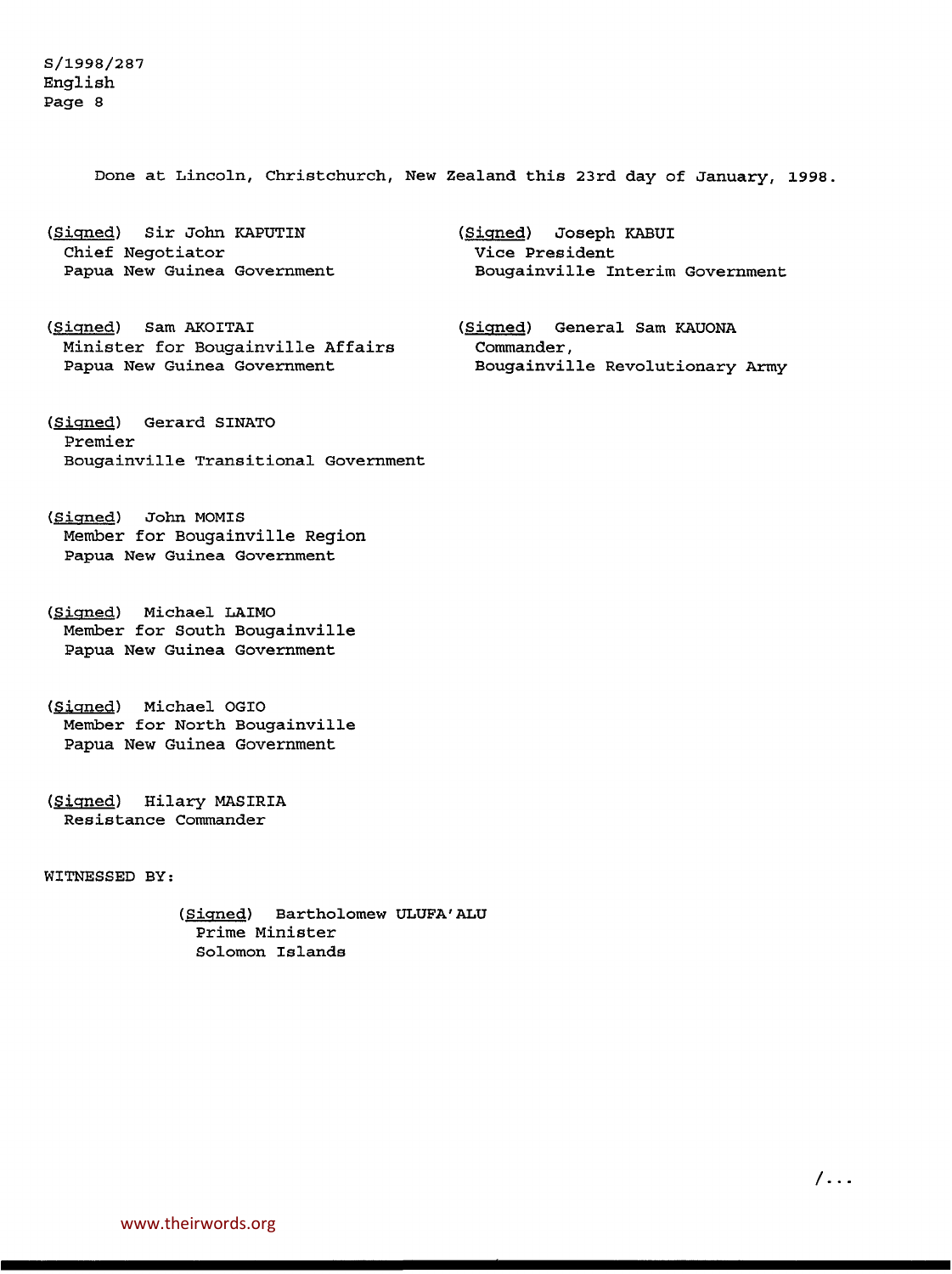### Attachment II

### The Burnham Truce

Reaffirming the principles contained in the Burnham Declaration of 5- 18 July 1997, representatives of the National Government of Papua New Guinea, the Bougainville Transitional Government, the Resistance, the Bougainville Interim Government and the Bougainville Revolutionary Army, having met in Burnham military camp, New Zealand, from 1 to 10 October 1997, recognize the desirability of taking immediate positive measures:

To cease armed conflict;

For peace and reconciliation; and

For the return of normalcy and restoration of services by all parties, and pending a formal meeting of leaders, desirably by 31 January 1998,

Have agreed, as immediate interim measures, to the following:

1. To respect and promote basic human rights and fundamental freedoms;

2. To refrain from all acts of intimidation and armed confrontation;

3. To promote peace and reconciliation in the community;

4. To lift all restrictions so as to restore freedom of movement and delivery of services to the people of Bougainville, subject to appropriate clearances;

5. That field commanders of the Papua New Guinea Security Forces, the Resistance and the Bougainville Revolutionary Army, and village chiefs meet on a regular basis to consult, review and monitor the implementation of this commitment as well as to consult as required and resolve any incidents which may threaten or breach these understandings as well as to promote the aspirations expressed herein;

*6.* To recommend to the National Government and leaders on Bougainville to immediately invite a neutral regional group to monitor the terms of this agreement.

This agreement shall take effect as of the date of signature.

/...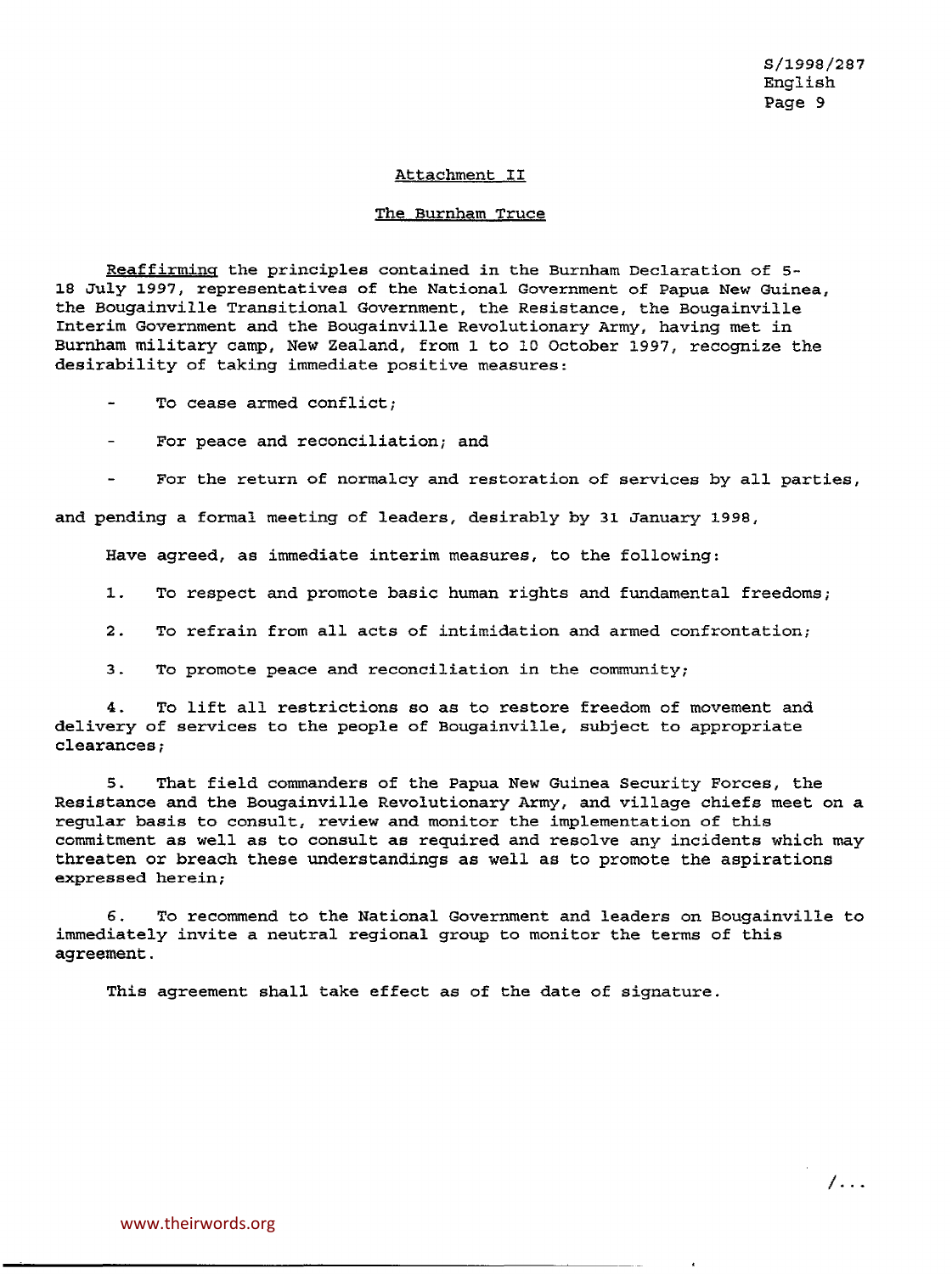S/1998/287 English Page 10

Signed at Burnham Military Camp, Burnham, New Zealand on this tenth day of October, 1997.

Papua New Guinea National Government Delegation:

(Signed) Robert IGARA<br>Secretary for Prime Minister and National Executive Council<br>and Delegation Leader Bougainville Transitional **Government** 

(Signed) Kapeatu PUARIA<br>Legal Advisor (Bougainville Transitional Government) Delegation Leader

Bougainville Interim Government/ Bougainville Revolutionary Army

(Signed) Martin MIRIORI Secretary<br>(Bougainville Interim Government) and Delegation<br>Leader

#### WITNESSED BY:

(Signed) Rev. Leslie BOSETO<br>Minister for Home Affairs Government of Solomon Islands (Signed) Don McKlNNON Minister of Foreign Affairs and Trade Government of New Zealand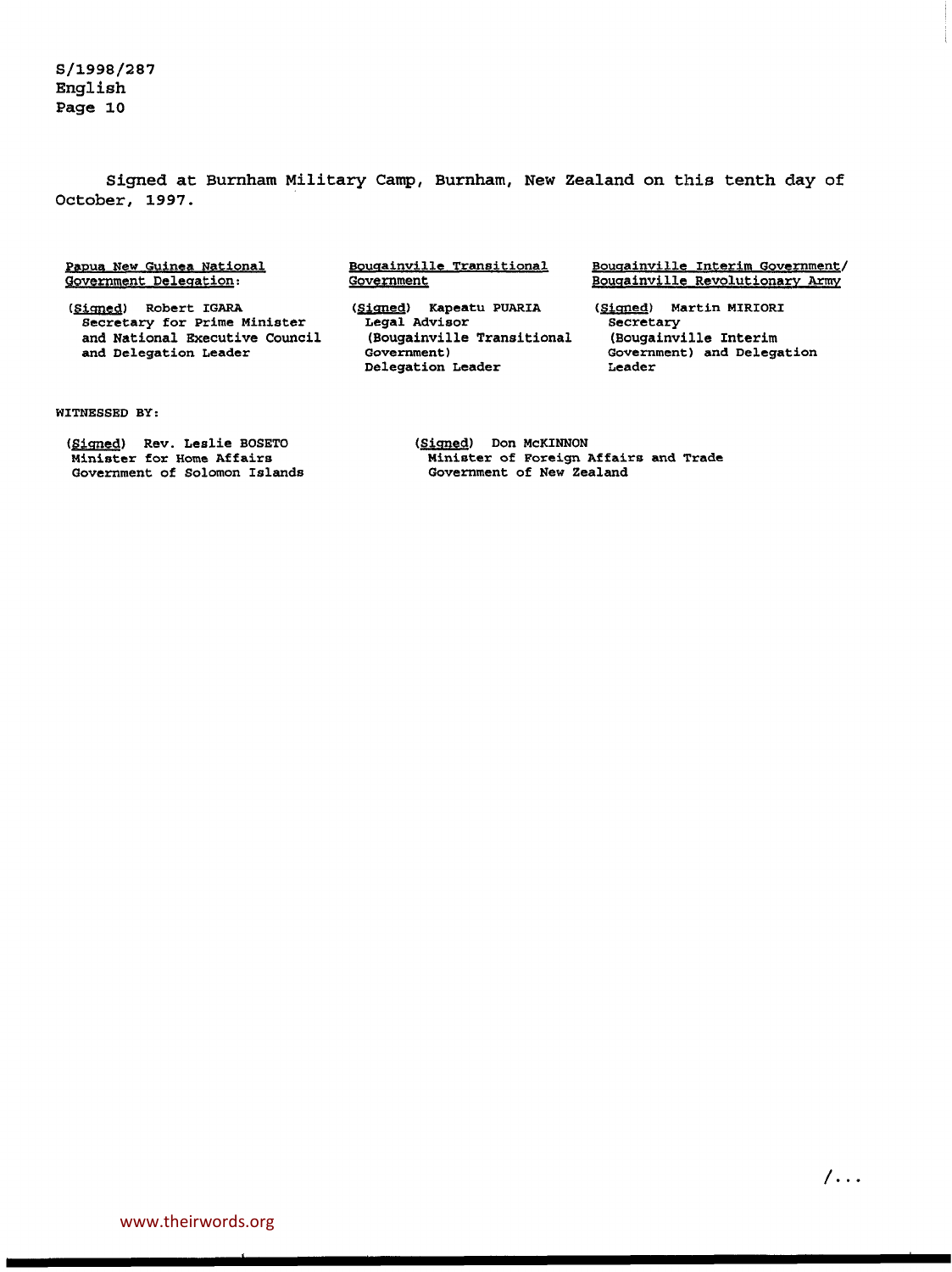# PAPUA NEW GUINEA SECURITY FORCES

# Royal Papua New Guinea Constabulary

(Signed) Ludwig KEMBU Deputy Commissioner of Police Chief of Operations

 $\bar{z}$ 

(Signed) John TOGUATA Assistant Commissioner of Police Divisional Commander Islands Division

# Papua New Guinea Defence Force

(Signed) Brig. Gen. Leo NUJA Commander Papua New Guinea Defence Force

(Signed) Lt. Col. Michael TAMALANGA Commanding Officer 2RPIR

(Signed) Lt. Col. Jeoffrey WIRI Director Land Operations Headquarters Papua New Guinea Defence Force

(Signed) Lt. Col. Peniel NILIGUR Director Military Intelligence Headquarters Papua New Guinea Defence Force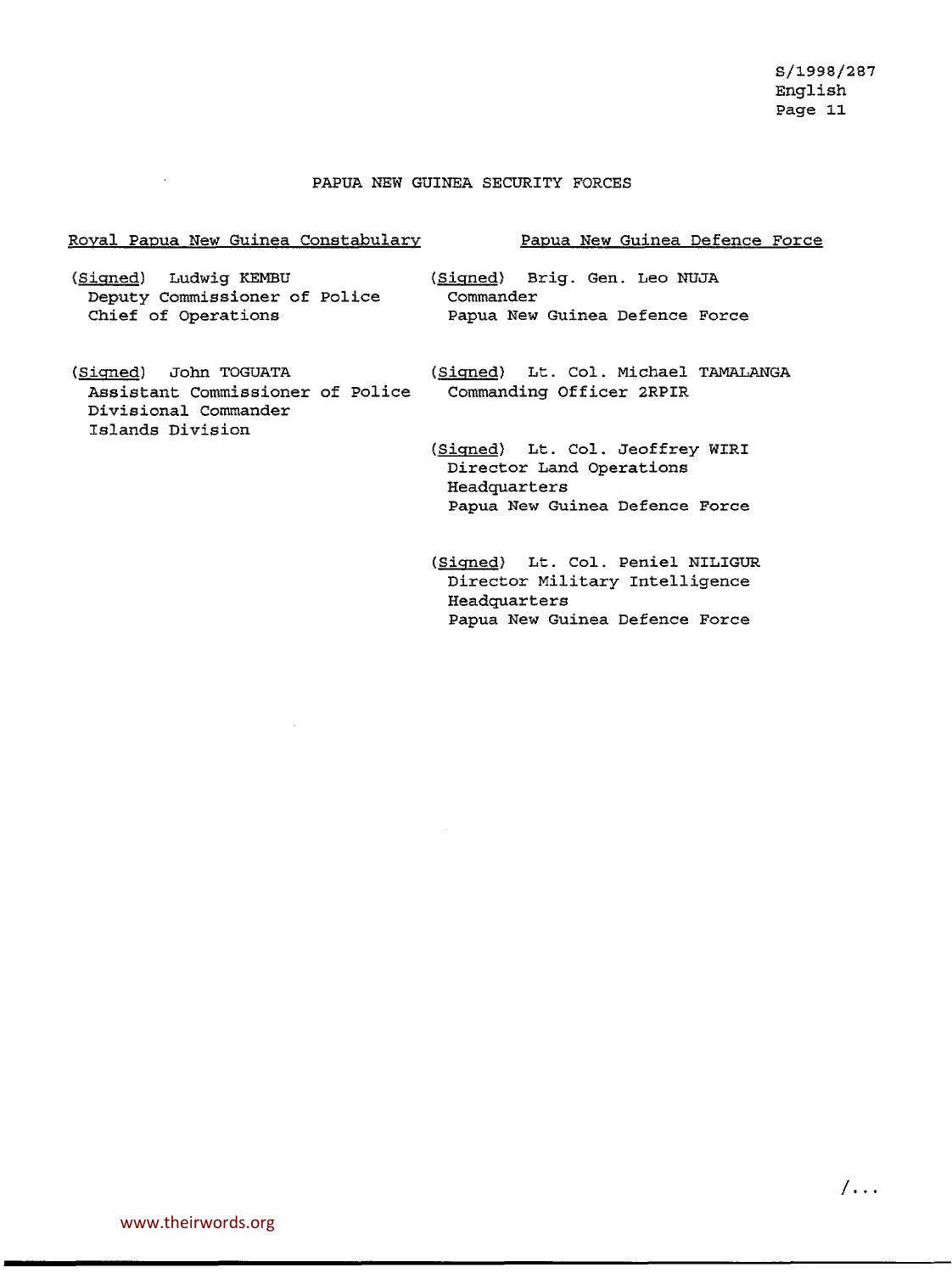# RESISTANCE COMMANDERS

# Buka

Hilary MASIRIA Donald HAMAO

# Northwest

Justin PERESIVERI Jonathan TORE John Bosco DOAKA

# Tinputz

ROSS VAVEIO

# Wakunai

Paul AKOITAL Tony BUSU

# Kieta

Hilary LONI John Bosco PIRITOI

# Buin

Jacob NAISY Philip PUSUA Henry KIUMO Andy FOSTER Cosmas PIRUKE

# **Siwai**

David MIKISA Michael KOMOIKO Pius KUHEU

# Sana

Jacob LAULAU Enoch PUKARO Daniel NAMAKE